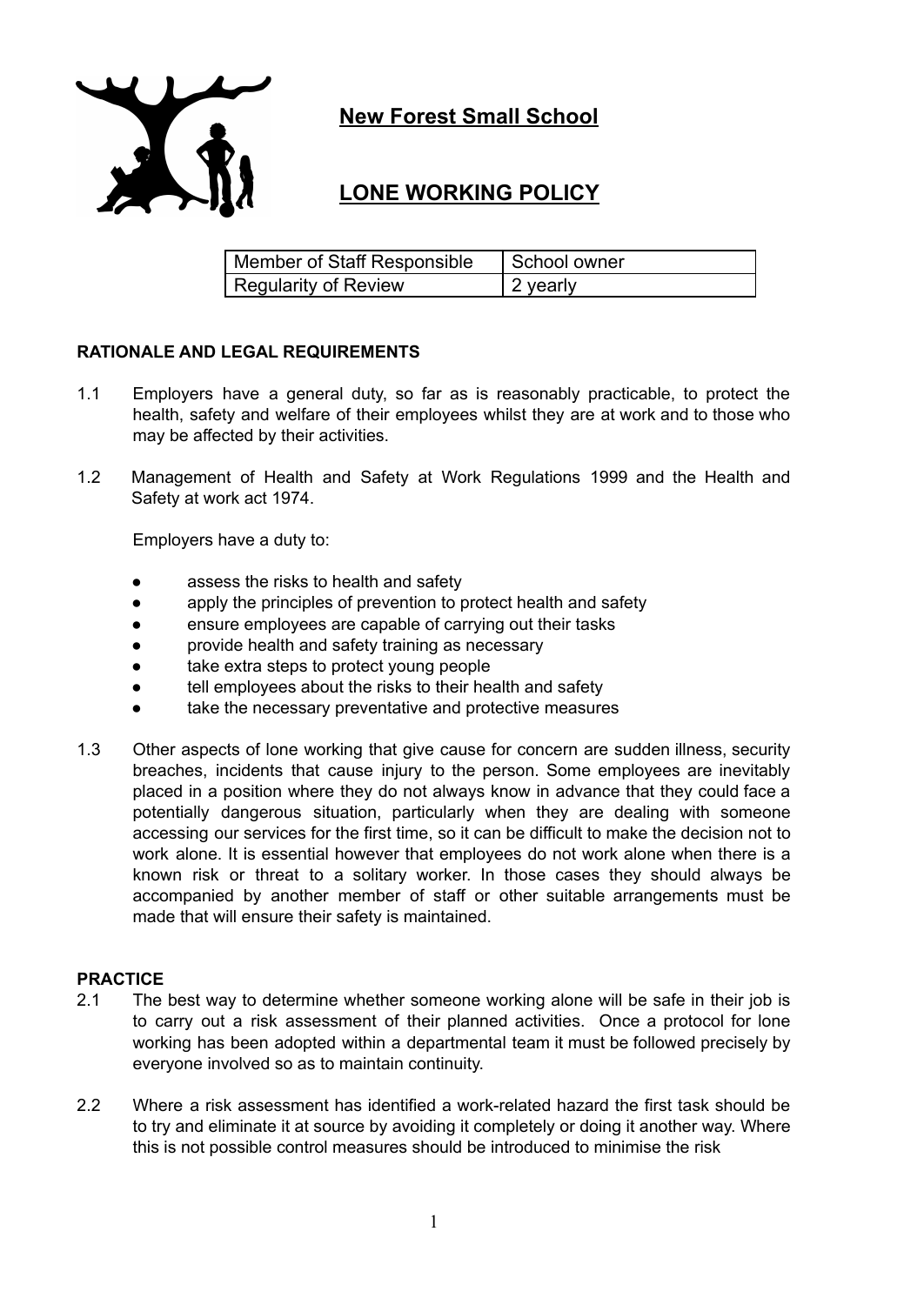- 2.3 There may, in some lone working situations, be some residual element of personal danger despite all the best efforts to eliminate or minimise risks shown in the assessment. In those cases it will be necessary for us to introduce preventative and protective control measures to further reduce those risks so far as is reasonably practicable.
- 2.4 Such control measures may include instruction, training, supervision or protective equipment and will require the development of robust monitoring procedures for employees.
- 2.5 HSE recommends a five step approach should be followed for effective risk assessments:
	- look for the hazards
	- decide who might be harmed and how
	- evaluate the risks and decide what needs to be done
	- record the results of the assessment in an action plan
	- review and revise the assessment and actions taken
- 2.6 The risk assessment should identify those areas where we are not doing enough to address problems and those where problems might arise.
- 2.7 A lone working risk assessment should include:
	- the degree of isolation of the employee
	- the known or expected features and layout of the intended workplace
	- any previous knowledge of potential behavioural problems amongst client groups or their family and friends including known threats of violence
	- particular risks to women, young or older persons, or people who may be vulnerable on account of a protected characteristic (e.g. disability or gender confirmation status) working alone
	- the nature and degree of exposure to any biological or chemical agents
	- the form, range and use of any work equipment and the way in which it is handled
	- the degree and type of supervision that is required
	- the method to be adopted for obtaining assistance if required
	- monitoring arrangements for lone workers
	- the extent of health and safety training provided, or found to be necessary
- 2.8 The state of health of employees must be a consideration when making arrangements for them to work alone.
- 2.9 There are some high risk activities where at least one other person may need to be present and the assessment should indicate whether the job can be adequately controlled by one person.
- 2.10 If, as a result of the conclusions of the risk assessment, there is a significant risk to employees carrying out a specific task or undertaking a workplace activity alone, the Headteacher must prohibit them from doing it and make arrangements to provide help or back-up.
- 2.11 Once risk assessments have been carried out, and lone workers have been identified, the risks to employees should be categorised as being low, medium or high. Control measures should reflect these categories of risk as follows: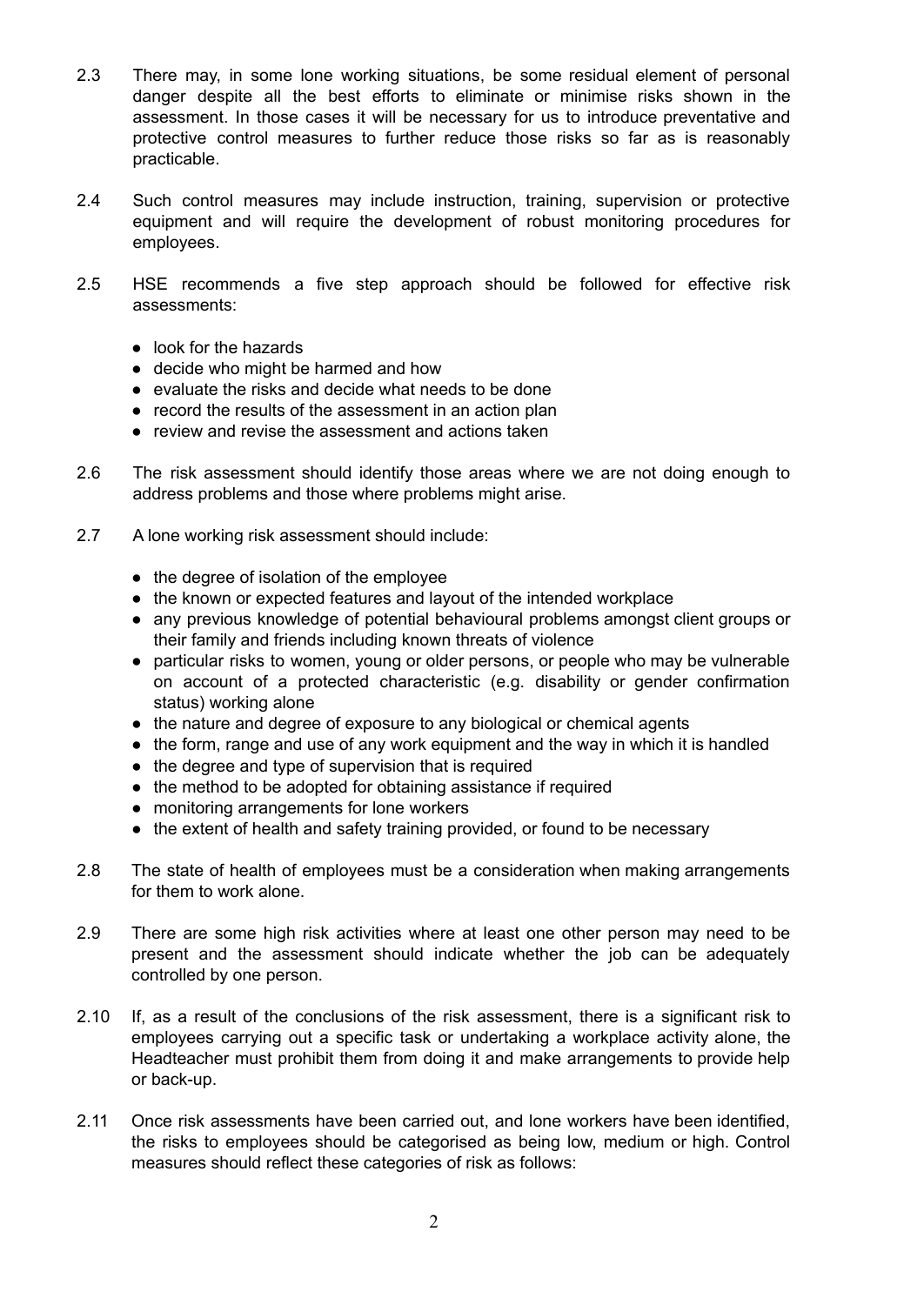**Low Risk** employees might need –

- ●personal safety awareness training,
- ●simple control measures such as a booking in/out system.

**Medium Risk** employees might need –

- personal safety awareness training
- additional training in handling aggression/violence
- inclusion in a monitoring system
- means of emergency contact (eg. discrete alarm or programmed mobile telephone)

**High Risk** employees should not be carrying out their duties alone.

### **PROCEDURES**

- 3.1 The Headteachers are expected to make suitable arrangements so that all employees receive appropriate induction training immediately they commence employment. New employees, and particularly young persons, should not commence any duties or workplace activities unless they are suitably supervised by a competent person.
- 3.2 All employees who will be lone working must receive instruction and have a full understanding of the lone working arrangements that apply to them. Such instructions should indicate the limits of what can/cannot be done while working alone. The level of training should be appropriate to the needs identified in risk assessments. Records should be kept by the Headteacher to show what training individual staff members have received together with any outstanding training needs they might identify.
- 3.3 All employees have a general duty to take care of their own health, safety and welfare and to ensure that they don't put themselves or others at risk.

Employees must cooperate with managers by:

- attending relevant training courses
- using recommended control measures, such as safe systems of work, which have been designed for their safety
- reporting any concerns regarding their health and safety or equipment to their manager
- being a supportive member of the team they work in
- reporting any medical conditions or health problems (temporary or otherwise) that could affect their ability to work safely
- reporting all accidents, incidents and dangerous occurrences in line with departmental procedures.
- 3.4 The Headteacher must provide an appropriate level of supervision where any work-related activity or task has been categorised as lone working and the risk assessment indicates a need for supervision. The higher the risk the greater the level of supervision may need to be. In all cases the person appointed to provide supervision must be competent in all aspects of that supervision. Although lone workers cannot always receive constant supervision, their supervisor can provide guidance in difficult situations, so they should make themselves available, so far as reasonably practicable, by using telephone or similar contact arrangements.